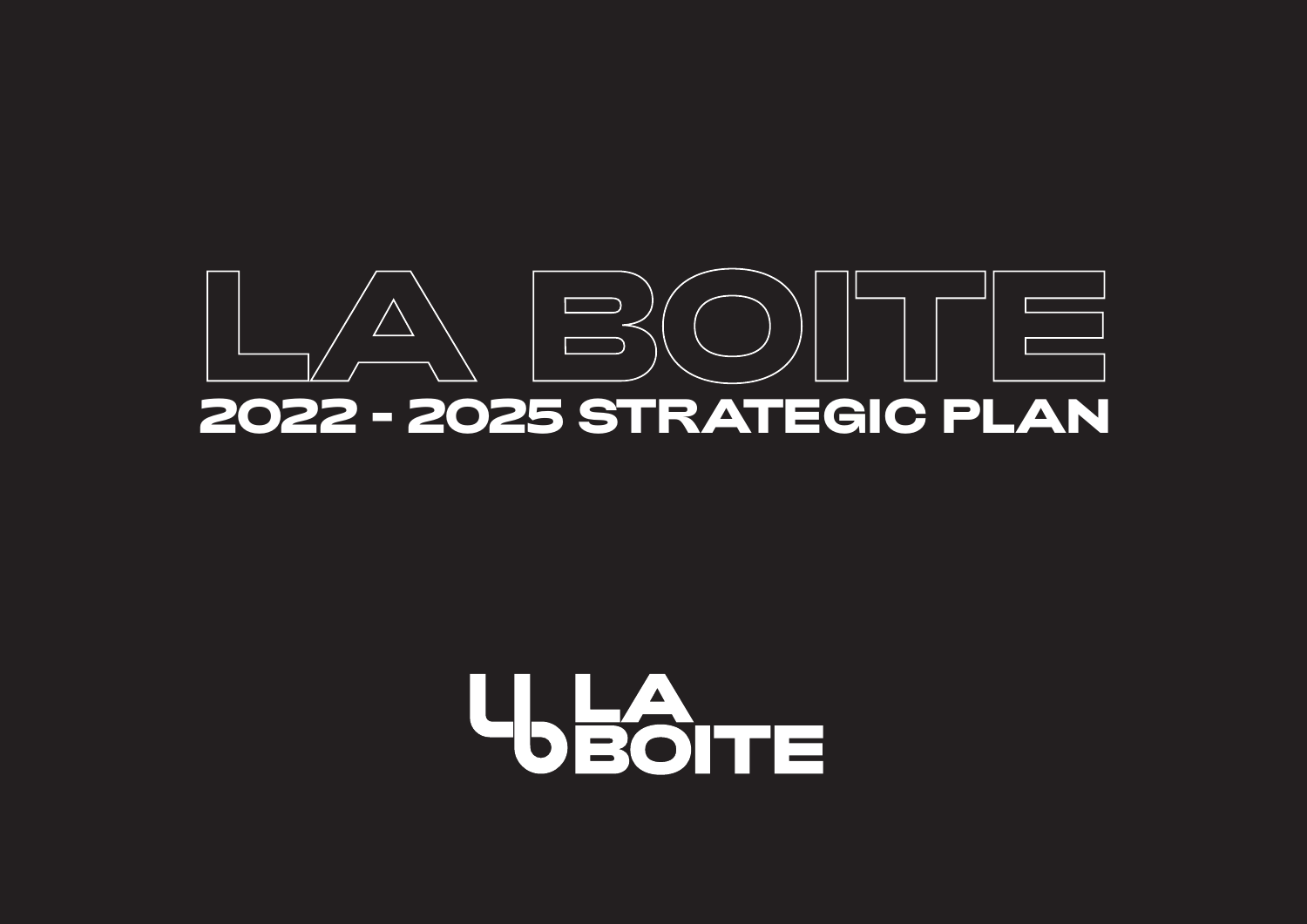### **CONTENTS**

#### ACKNOWLEDGMENT OF COUNTRY

At La Boite, we acknowledge the traditional custodians of the land on which we work – the Turrbal and Jagera people. We pay our respects to their Elders past, present, and emerging. We honour the Aboriginal and Torres Strait Islander people, the First Australians, whose lands, winds and waters we all now share, and their ancient and enduring cultures.

This country was home to storytelling long before La Boite and we are grateful for the privilege of sharing our stories today. This always was, and always will be, Aboriginal land. We engage with Aboriginal and Torres Strait Islander peoples, supporting their right to self-determine artistic identity, while promoting artists and emerging talent, audience development and community engagement.

| <b>STATEMENTS</b><br><b>Our Vision</b><br><b>Our Mission</b><br>We Value                                                     | P <sub>2</sub> |
|------------------------------------------------------------------------------------------------------------------------------|----------------|
| <b>WHAT WE DO</b>                                                                                                            | P3             |
| <b>CONTEXT</b>                                                                                                               | P4             |
| <b>ARTISTIC VISION</b>                                                                                                       | P5             |
| <b>GOALS</b><br>Goal 1. Artists and Audiences Together<br>Goal 2. Create<br>Goal 3. Leadership<br>Goal 4. Fit for the Future | P <sub>6</sub> |
| <b>STAKEHOLDERS AND THEIR ROLES</b>                                                                                          | P8             |
| <b>OUR TEAM</b>                                                                                                              | P9             |
| <b>GOVERNANCE</b>                                                                                                            | <b>P10</b>     |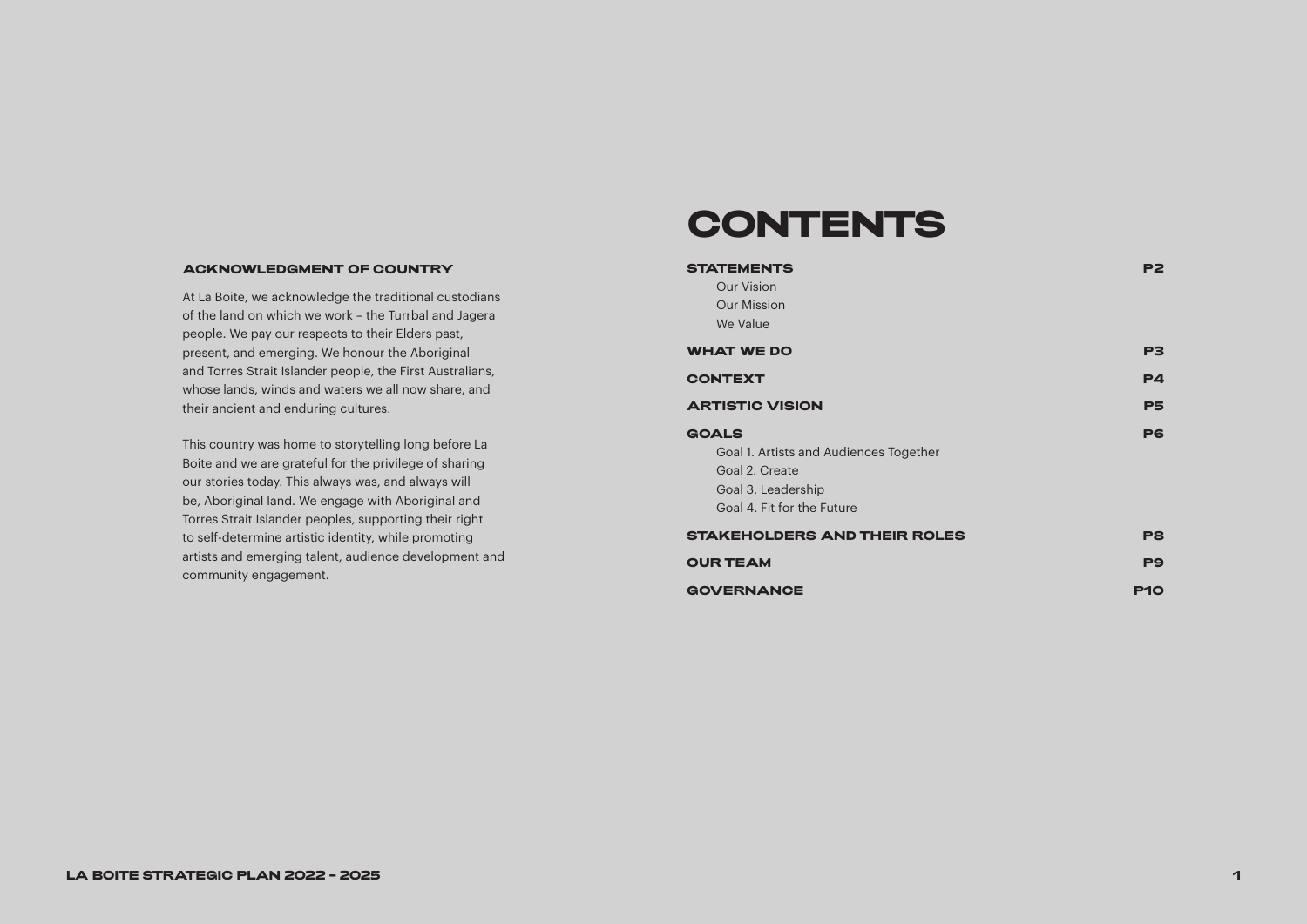# STATEMENTS

"La Boite is a company that is bringing to life the words many of us have on paper in our strategies and operational plans. They are a company for the world of today and they make theatre that reflects this."

#### LOUISE BEZZINA

Artistic Director, Brisbane Festival

Nearly a century of operation requires resilience and ingenuity. Much has changed since its inception in 1925, but La Boite's appetite for development, transformation and renewal remains the same.

La Boite continues to develop artists and audiences who seek to represent and engage in our rich and diverse culture. We exist to push the boundaries of theatre and its form by collaborating with extraordinary people who enrich and diversify the narratives, practices and voices on Australia's main stages.

To be Australia's most diverse theatre company.

To create powerful connections between artists and audiences through stories that entertain, move, empower, surprise and transfix.

### WE VALUE

#### RELATIONSHIPS

La Boite is people-centred, embedding a mindset of thoughtful risk-taking, creativity and innovation while being responsive to our partners' shared strengths and aspirations, and enhancing audience expectations.

#### RESILIENCE

Through a passionate dedication to diversity, La Boite will thrive with considered, confident and connected strategies that strengthen the company.

#### **REPUTATION**

La Boite will continue to grow and strive for greater profile, cementing its role as a vital cultural hub in Brisbane, Queensland and Australia while also distinguishing itself globally as a passionate and necessary storytelling institution.

#### **SUSTAINABILITY**

La Boite will strengthen its sustainability and independence through commercial growth, enabling increased artistic and audience development.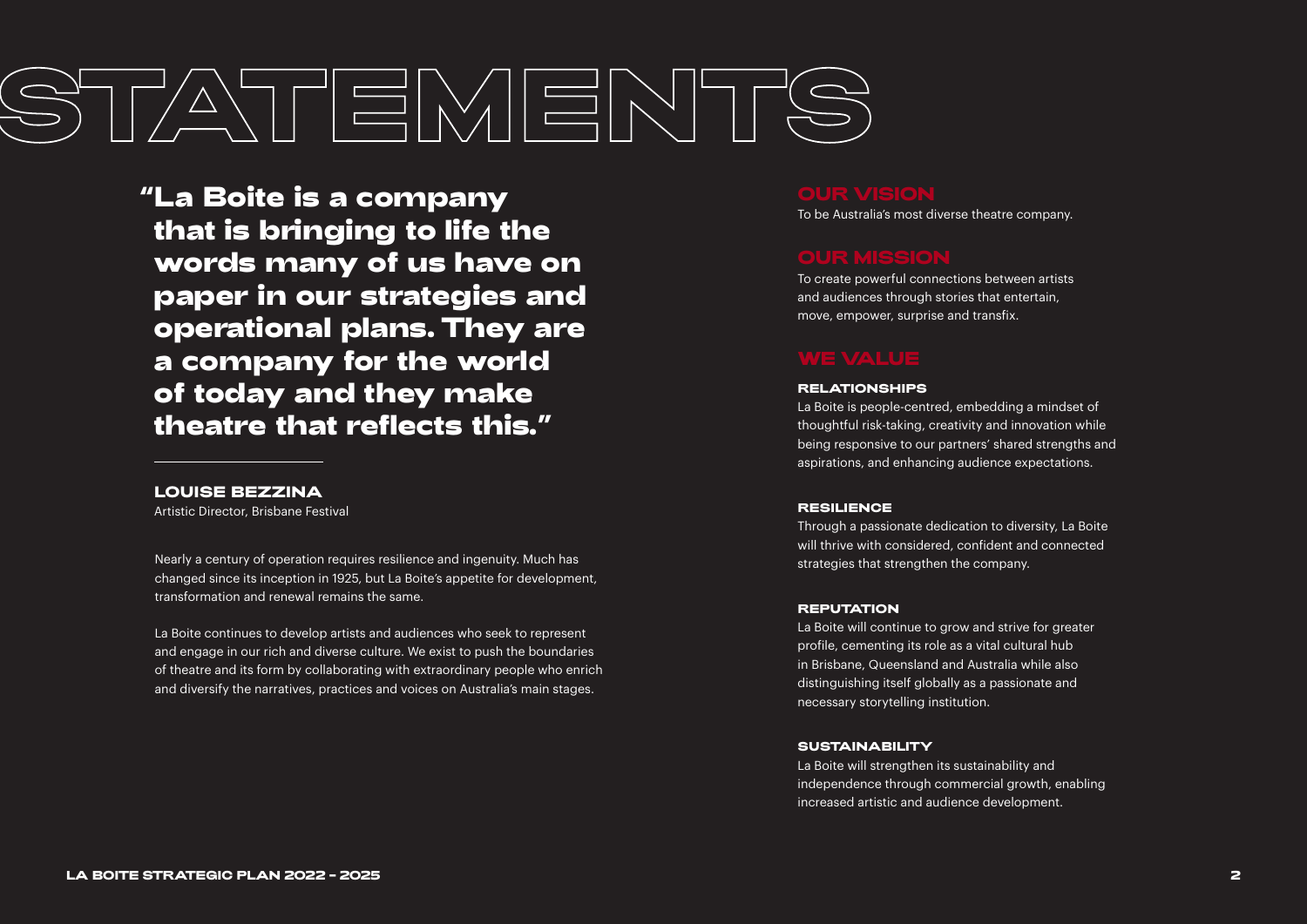## $\rm W_A V/|\equiv]/\triangle\sqrt{|\Gamma|}$   $\rm W_A V/|\equiv|D)($



In each annual season, work will be programmed with a careful mix of both risk-taking critical new works, and more commercial, box-office focused productions that consider existing audiences.

#### ARTISTS IN RESIDENCE

Through its rigorous development pipeline, La Boite supports artists with bespoke 12- to 24-month programs designed to develop their specific work and processes. This includes commissions, creative developments and ongoing investment through extended sector collaboration to create new works.

#### HWY DEVELOPMENT

La Boite supports artist and audience development through the HWY Development program, which includes a series of public showings of work in developments by local and nationally significant artists, workshops and masterclasses, critical discourse and extended activity throughout the year.

#### YOUTH & EDUCATION

La Boite's programs align with the Queensland and National Drama Curriculums and provides educational and training experiences for school students, teachers and emerging artists, making our annual Youth & Education offerings both relevant and responsive.

#### TOURING AND REGIONAL ENGAGEMENT

By delivering regional and national touring productions, direct transfers, as well as securing co-productions of new works, La Boite strategically aligns itself with like-minded companies and organisations to expand regionally and consolidate audience engagement.

#### PARTNERSHIPS

By developing valuable and engaged partnerships that focus on special projects and productions, La Boite cultivates deep connections and collaborations through reciprocity, access, integration and ongoing conversations about the value of the arts.

#### SECTOR LEADERSHIP AND ENGAGEMENT

La Boite's Board and management will continue to advocate for the company and the wider arts sector across local, state, national and international platforms. This includes leadership and participation at arts markets, forums, assessment panels, mentorship opportunities and extracurricular artistic engagements.

#### SPECIAL EVENTS

As part of La Boite's Place-making Strategy, La Boite will curate a program of community engagement activities and multi-artform public programming within our precinct. Collaborating and engaging with communities is integral to the works we present and develop in our annual program.

#### VENUE HIRE, BAR & CAFE OPERATIONS

Since its 2017 renovation, the La Boite Espresso Bar has expanded its offering to service audiences and the local community. La Boite can cater to many different events and functions in both our Roundhouse Theatre, La Boite Studio, bar and foyer areas.

#### DIGITAL

As we enter our second century of operations, La Boite focuses on ensuring that digital touchpoints exist in all we do to enhance our physical interactions. La Boite embraces and adopts technology with purpose, in the pursuit of operational excellence and our commitment to accessibility for artists, audiences and communities.

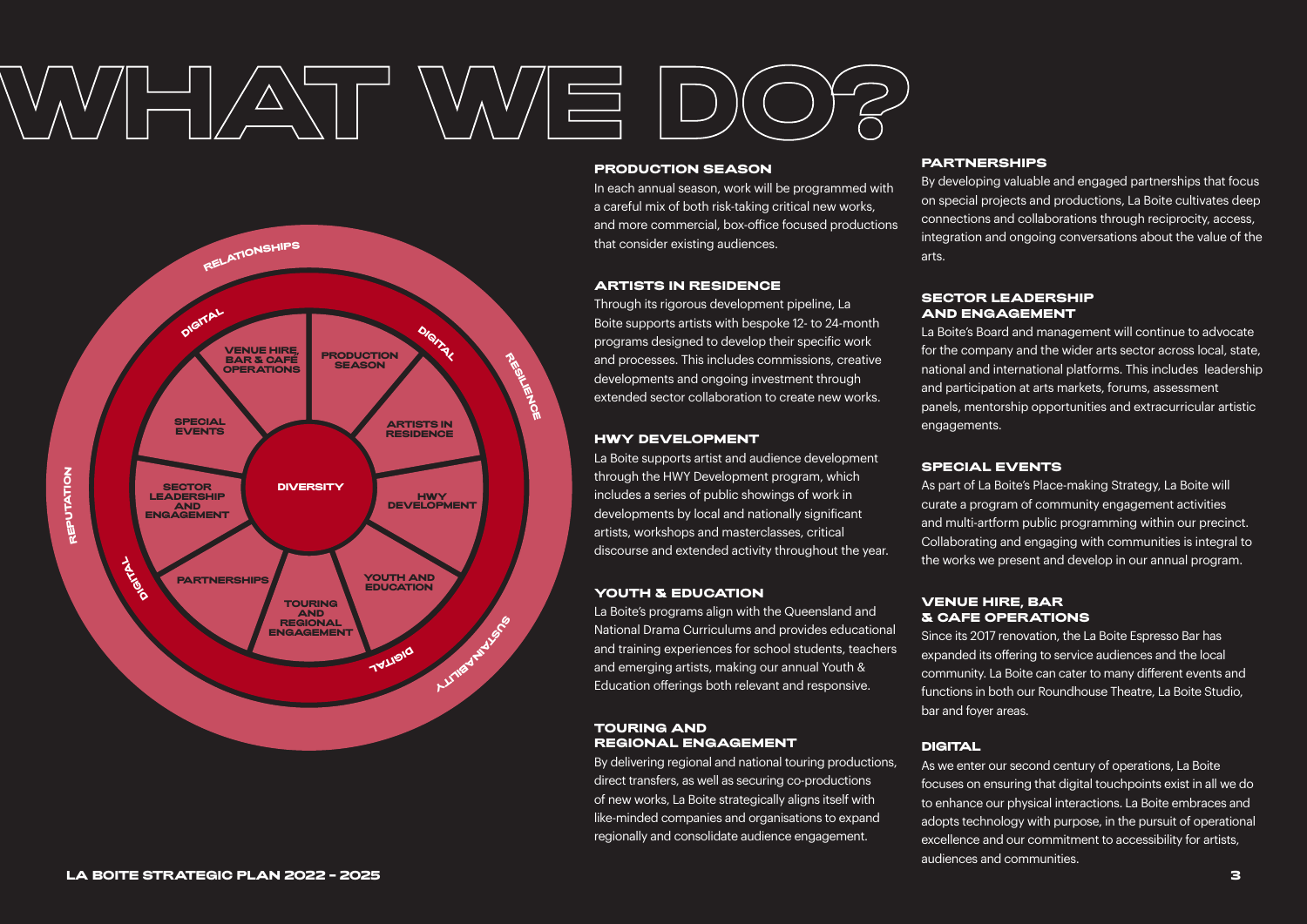# CONTEXT

In its inner-city Kelvin Grove setting, La Boite is Australia's longest continuously running theatre company, celebrating 100 years of continual operation in 2025. Nearly a century of existence takes both resilience and ingenuity; at La Boite, we are responding to changes in society by reflecting its diversity on our stages. We are home to the iconic 400-seat Roundhouse Theatre, **the country's only purpose-built theatre-in-the-round.**

As Brisbane's second tier theatre company, La Boite is a vital part of the city's theatre ecology and wider cultural landscape, occupying the space between independent practice and the state's largest theatre company, Queensland Theatre.

La Boite plays a crucial role in the local, state and national arts sector as **an incubator and producer** of risky, innovative, and critical new work. La Boite is committed to local artists and provides a critical pipeline of new work across the performing arts sector in Queensland. La Boite strives to **redress the imbalance of representation** on our stages by focusing on artists, voices, and stories that have existed on the fringes without a significant platform.

In 2019, of the artists that La Boite engaged, 51% were women and 45% were culturally and linguistically diverse (CALD) or First Nations People. In addition, over 20% of our audience identified as CALD or First Nations People. With diversity now entrenched in La Boite's identity, the company's next phase is to continue our journey of representation and diversity across all levels of the organisation.

2020 was one of the most challenging and disruptive of La Boite's 95-year history. Due to the COVID-19 pandemic La Boite was forced to cancel the 2020 season however, never closed the doors to artists and creatives. La Boite focused on and **prioritised innovation, sector sustainability and growth** and of the 252 people engaged in 2020; 70% were artists, 60% women or female identifying, 20% First Nations People and 30% Culturally and Linguistically Diverse.

#### La Boite's creative vision aligns demographically with **Brisbane's increasing cultural diversity.** The

Brisbane population is growing at a rate of 2% per year<sup>1</sup> with a marked increase in Queensland's immigration intake from non-English speaking nations since 2005, predominately from India, China, South Africa, the Philippines and South Korea<sup>2</sup>. Queensland has a higher proportion of

Aboriginal and/or Torres Strait Islander people (4%) compared to Australia (2.4%) and La Boite continues its ongoing commitment to enabling self determined pathways for First Nations people, stories and presentations on our stages. With theatre and dance representing some of the highest growth areas in public participation in the arts<sup>3</sup>, La Boite's dedication to progressive representation and diversity means it is well-positioned to be making theatre that is both bold and relevant.

La Boite will be moving forward with a strong, deliberate focus on its audience, addressing challenges of relevancy, box office targets, return visitation and cultivating the symbiotic relationship between the work that we make and the individuals who engage with it. La Boite boasts a strong, youthful audience base **(over 40% of our audience is under 30; over 30% high school-age).** This demographic is the future of arts patronage and requires consistent guidance, investment and authentic engagement. In future planning and campaigns, the company will bring artists and audiences together through dialogue and curated opportunities to engage deeper with the work. As we deliver this strategy, we will undertake rigorous research to inform future planning and programming.

La Boite is operationally funded by the Queensland Government through Arts Queensland and the Federal Government through the Australia Council for the Arts. In 2017, La Boite was successful in securing three-year organisational funding from Brisbane City Council for the first time in the company's history.

That same year, La Boite secured funds from Queensland University of Technology (QUT), owners of the Roundhouse Theatre, to undertake major capital works valued at \$1.5 million to renovate the foyer and bar areas and upgrade the theatre's lighting gantry. These local, state and federal support networks further highlight our vital place in the cultural fabric of Brisbane.

The renovation of the La Boite Espresso Bar has introduced another revenue stream to achieve (over time) a more self-sufficient funding model, including venue hire for events, and bar and cafe operations. More importantly, it is anticipated that these branches of the business will foster our commitment to new work and diversity through community and sector connectedness and better audience experiences.

<sup>1.</sup> https://www.brisbane.qld.gov.au/about-council/governanceand-strategy/business-in-brisbane/business-opportunities/ brisbane-community-profiles

<sup>2.</sup> https://www.dlgrma.qld.gov.au/multicultural-affairs/ multicultural-communities/multicultural-diversity-figures.html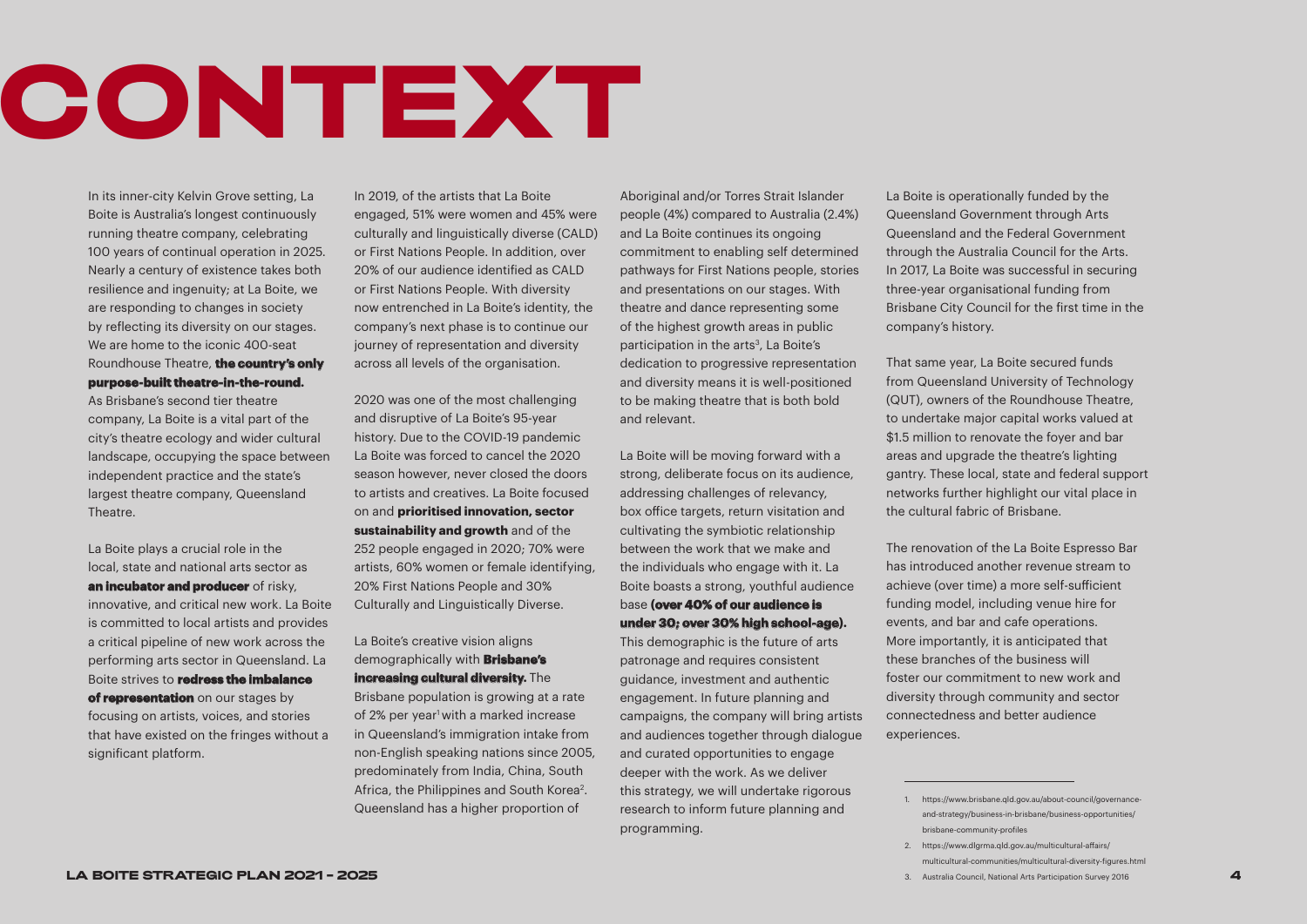# ARTISTIC VISION

"I love La Boite because of their true commitment to being inclusive, dynamic, local and relevant. By wanting to bring diverse stories to their stage they created the platform for me, a mature Chinese woman, to finally have a real voice. They gave me an opportunity which relaunched my entire acting career. Supported my needs for being a working mother of two young ones and have become like my second family. Thank you La Boite! "

HSIAO-LING TANG, SINGLE ASIAN FEMALE (2017 – ONGOING) #35REASONS

Our artistic vision and our business strategy are deeply interconnected. The following principles guide our artistic rationale and drive our ongoing assessment of our artistic and cultural vibrancy. A holistic approach to our strategic plan will drive every aspect of the company.

### La Boite will continue to **champion diversity** with ongoing and meaningful development and **representation of gender, First Nations, CALD, LGBTIQ+, d/Deaf and/or disabled artists**

and their work. This involves the programming of critical artists, companies, stories, and storytellers that produce vital theatre that connects with audiences on a personal, political, and global level. La Boite invests in artists, companies, and new theatre forms that sit at the forefront of contemporary theatre practice. The connectedness, relevance, and cultural significance of these narratives will articulate a vision for a future of arts practice in Brisbane and beyond.

#### We will **unify artists, audiences and**

**communities** through a shared journey of development, creation, and delivery of high-calibre theatre works. Alongside the commitment to diversity and representation on our stages, La Boite will invest in the growth of audiences and deeply understand and align with the overarching vision for the company and its ongoing contribution to the sector.

#### The company will act as **a vital incubator for the seeding and development of new work**

within the Brisbane and Queensland sector through the delivery of a comprehensive annual Artist Development program which includes Artists in Residence, Assistant Creatives, HWY and more.

**Fiercely local and outward-looking,** La Boite will continue to grow its significant legacy as a local theatre company. As a producing house, we champion and develop our local artists and value their wisdom and essential contribution. La Boite will continue to foster artistic growth and the company's impact and outreach on a local, national, and international scale.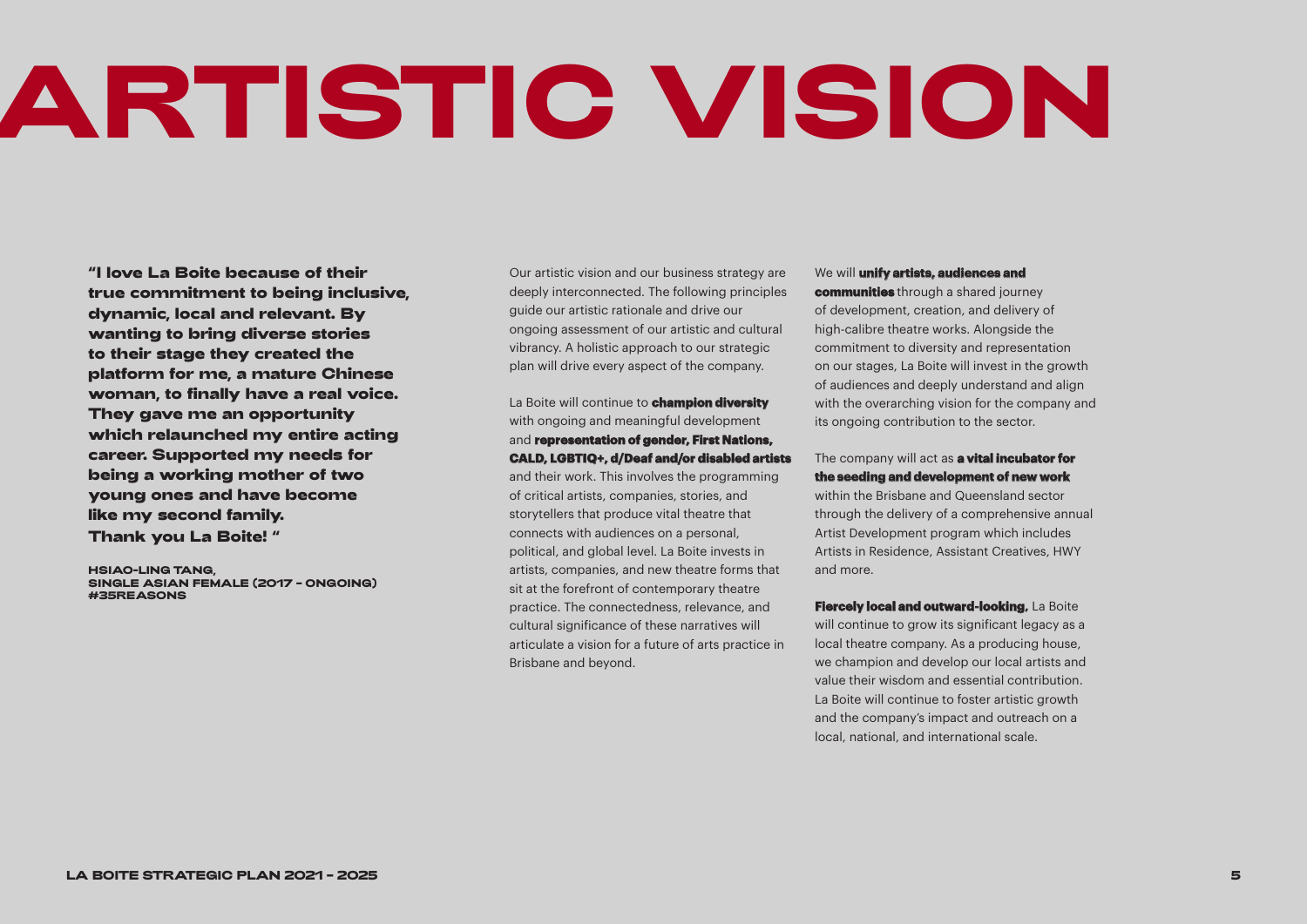# GOALS & STRATEGIES

### ARTISTS AND AUDIENCES TOGETHER

### We will develop daring and passionate artists and audiences through a shared journey.

#### La Boite will;

- incorporate equally both artists and audiences when curating and producing theatre and live performance;
- grow shared pathways, open digital resources and collaborate with local artistic leaders and institutions to better work collaboratively;
- build an audience development strategy that focusses on diverse communities that translates complimentary ticket holders to ticket buyers over a period of time;
- develop HWY into a program of year round events that educate and engage audiences on a deeper level through the delivery of critical discourse through our works-in-development and main stage seasons;
- execute a clear brand awareness campaign that engenders understanding of La Boite, its history, location, artistic vision and its role within the community;
- implement a touring strategy that secures sustainable and smart national tours and deliberate transfers of popular new works;
- produce and deliver a Youth & Education program that is reflective of the needs of institutions, educators and students while also developing the sector's future actors, practitioners and audiences.

### We will create new and impactful theatre and experiences.

**CREATE** 

#### La Boite will;

- create cutting-edge work with diverse communities that is transformative and enables people to thrive;
- present a standard of work that is notable for its ambition, excellence and artistic quality;
- produce and present work against a framework that ranges in scale and suitability for various sites including our Roundhouse Theatre, La Boite Studio and outdoor surrounds;
- foster an Artist in Residence and rolling HWY program that effectively supports and delivers aspirational and outstanding work that pushes the boundaries of contemporary theatre practice in Brisbane and Australia;
- introduce, in collaboration with our partner QUT, a successful, curated and shared placemaking strategy and program that enhances and extends our precinct long-term.
- produce high quality digital content that supports and compliments our theatre and live programs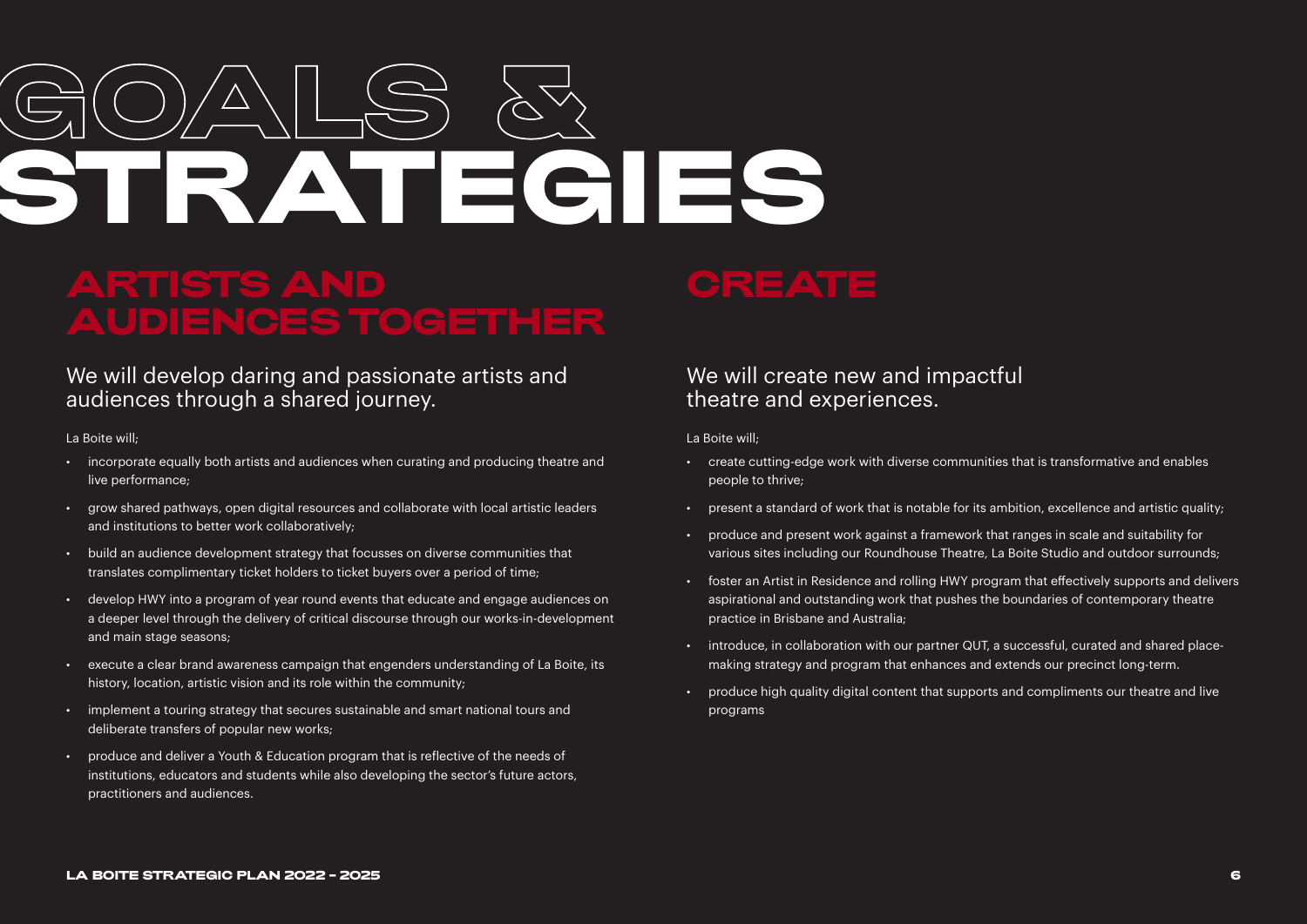# GOALS & STRATEGIE

### LEADERSHIP

## FIT FOR<br>THE FUTURE

### We will develop, nurture and lead partnerships and leadership frameworks.

#### La Boite will;

- grow our deeply-engaged relationships with partners who connect us to the community;
- develop new voices for the stage;
- enact a living Cultural Competency Framework that enables La Boite to develop, present, co-produce and lead ground-breaking diverse work and restructure the organisation to make space for the required cultural changes;
- contribute to and attend national and international events to reinforce La Boite's profile and reputation while building opportunities;
- advocate for our own artists as well as the broader sector through representation, participation and ongoing sector development;
- enhance diversity within the Board, staff and artists through dynamic succession and recruitment.

We will become future-fit, investing in the right research and technology while diversifying revenue streams.

#### La Boite will;

- integrate digital technology into all areas of our business resulting in fundamental changes to how La Boite operates and how we deliver value to our stakeholders;
- further diversify revenue streams through growth in our venue's activities including the bar. cafe, functions and venue hire;
- buld reserves to 15% 20% of expenditure, while commiting to an annual spend of no less than 3% - 5% of surplus for the development of new work through our artist in development programs;
- create a sponsorship strategy that aligns with the La Boite brand, program and business model for local and national partners;
- introduce and deliver an ongoing Capital Campaign to invest in equipment and technology;
- build a longitudinal evaluation to research our impact and align our programs with the needs and interests of our audiences and partners so we can better understand and respond to the ever-changing influences, interests and expectations of our audience (current, emerging and untapped);
- nurture our organisational culture to be healthy, safe and sustainable;
- build sustainable work practises including, carbon offsetting and reducing energy consumption (recycling sets, green riders etc);
- LA BOITE STRATEGIC PLAN 2022 2025 **7** The State and Artistic Development Reserve, allocating up to 3% 5% of surplus ensuring a **7** commitment to the development of new Australian stories.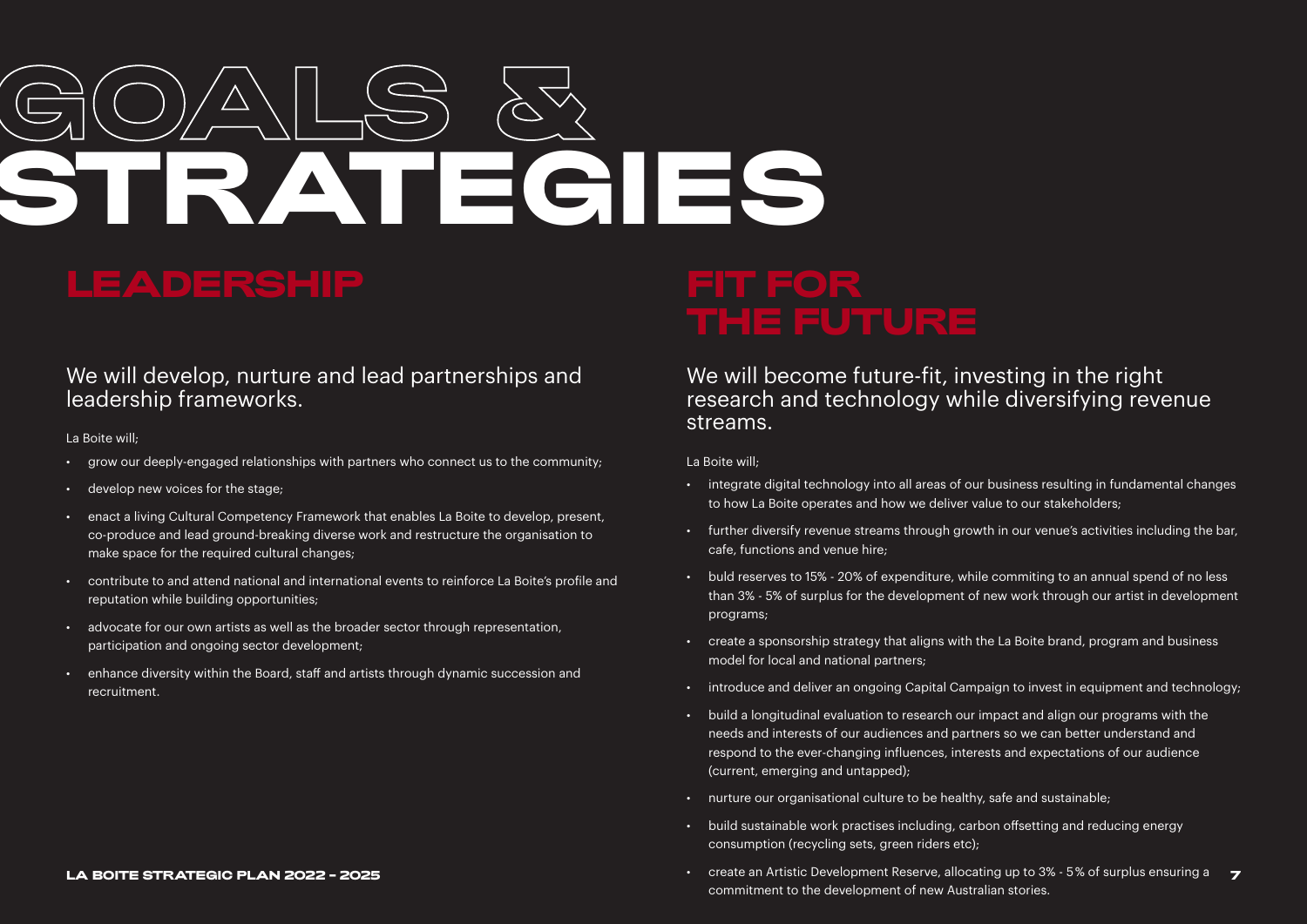### STAKEHOLDERS AND THEIR ROLES



#### GOVERNING BODY

The Board work with the CEO to develop and implement strategies and supporting policies to enable the company to fulfil the objectives set out in the organisation's constitution and strategic plan.

#### AUDIENCES

Our growing and diverse audience aligns with La Boite's values, celebrating the development of new work. They reflect the diversity of our program and remain passionate about theatre and its forms, inviting them to a theatre that places their voices and stories on stage. La Boite will increase return visitation and continue to service and engage our strong youthful audience. We will continue to work with local and interstate partners to ensure our work reaches diverse audiences locally and nationally through touring and co-productions.

#### **COMMUNITY**

We witness the transformative storytelling that can happen in communities and we want to make stories that reflect diverse voices, share our values and align with our goals, passions and ambitions. Our community is broad and diverse; urban and regional, individuals of all ages and genders, First Nations, LGBTQI+, CALD, d/Deaf and/or disabled and the wider arts sector.

#### **TEAM**

The La Boite team respectfully and generously combine their efforts, skills, resources and artssector knowledge to deliver our goals.

#### RESEARCH PARTNER

Patternmakers, a research agency specialising in culture, creativity and community, will provide a Research Framework and Data Roadmap for La Boite. Areas of investigation include audience development, best practice for engaging with diverse communities, and a dynamic place-making strategy as well as informing La Boite's internal decisions regarding external stakeholder needs.

#### **PARTNERS**

La Boite creates and seeks engaged relationships with all sponsors, donors and partners that have aligned values and an interest in building reciprocity. Long term corporate partners, including Brisbane Airport Corporation, deepen their partnership through alignment with innovative projects and programs while community partners such as Multicultural Australia and Screen Queensland support La Boite in connecting with targeted and aligned communities.

La Boite pursues development and production partnerships with the local and national arts sector, particularly the independent and small- to mediumsector, including Dead Puppet Society, Digi Youth Arts and Playlab, with major partnerships including Brisbane Festival, Opera Queensland, QPAC, HOTA, Arts Centre Melbourne, and Australian Plays Transform (APT).

#### FUNDING BODIES

La Boite's primary funding bodies include the Queensland Government through Arts Queensland, the Federal Government through Australia Council for the Arts as well as Brisbane City Council.

#### ARTISTS

The performing arts sector is a diverse stakeholder. La Boite works with local Brisbane and Queensland makers, while also connecting and ccollaborating with national and international artists and organisations. La Boite's diverse storytellers represent the community in which we live, bringing to life the urgent and necessary stories not limited by form or style. In 2019, 47% of all artistic engagements went to CALD or First Nations artists.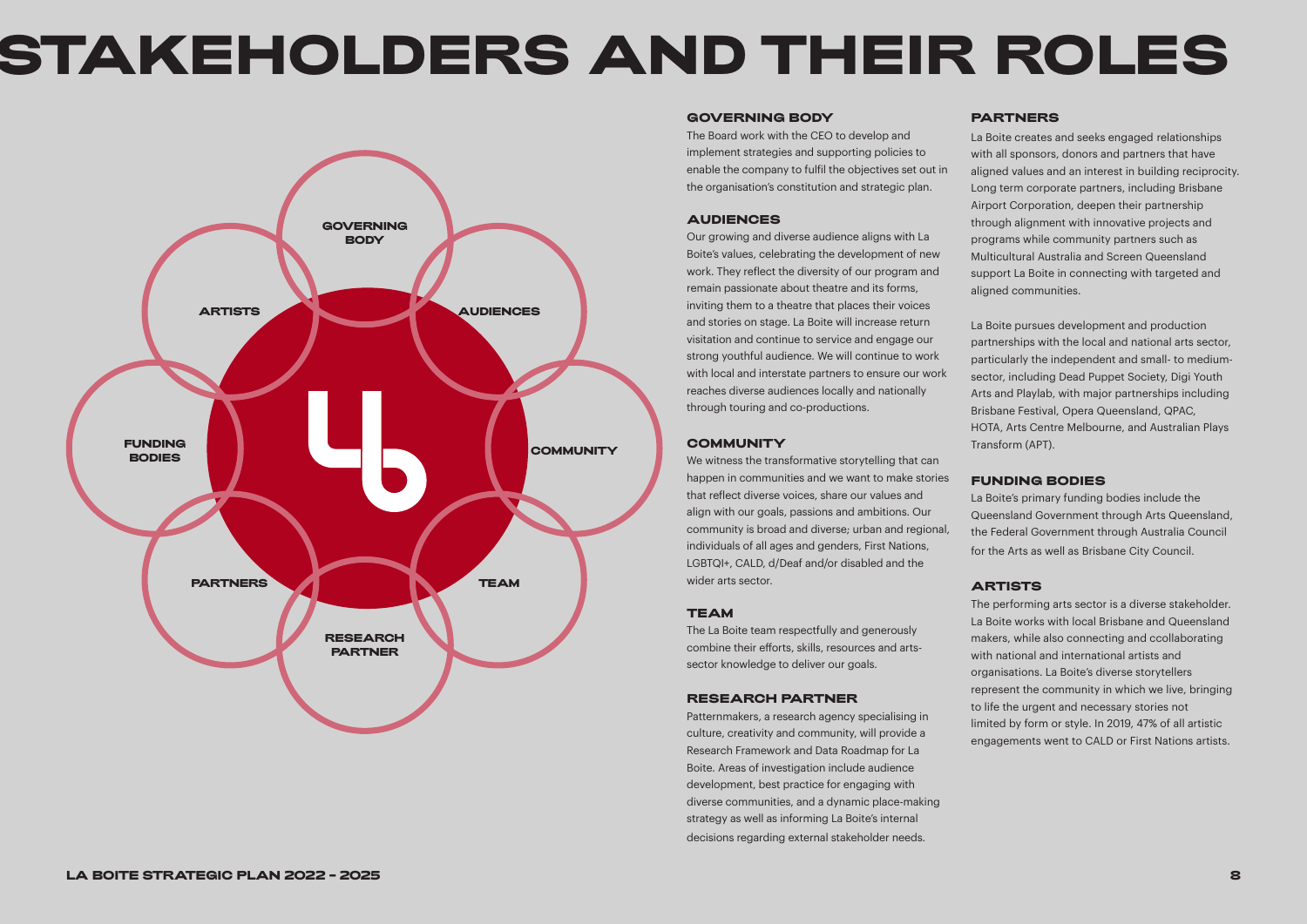## OUR TEAM

La Boite is committed to building workplace diversity, access and inclusion. Diversity is central to innovation, and access and inclusion are key to unlocking its potential. Diversity can include factors including cultural background and ethnicity, age, gender, gender identity, disability, sexual orientation, religious beliefs, language and education. Diversity also includes characteristics such as professional skills, working style, location and life experiences.

La Boite's diversity will be reflected in its programs and storytelling, as well as in its workforce, **BOARD** audiences, artists and partnerships. ARTISTIC **EXECUTIVE DIRECTOR DIRECTOR** YOUTH & MARKETING & PARTNERSHIP & PRODUCTION FINANCE & VENUE EDUCATION CREATIVE PRODUCERDEVELOPMENT AUDIENCE DEV MANAGER **MANAGER PRODUCER** MANAGER MANAGER 3 DIRECTORS IN **RESIDENCE MANAGER** ARTIST COMPANY MANAGER PROGRAM ADMINISTRATOR BAR & FOH **TECHNICAL** MARKETING CASUAL & COORDINATOR COORDINATOR COORDINATOR PROJECT STAFF PART TIME 12 X ACTORS IN **RESIDENCE COMPANY COMMUNITY GRAPHIC** TICKETING & **TEACHING OUTREACH WORKSHOP DESIGNER RECEPTION** PRODUCER/S\* COORDINATOR **ARTISTS OFFICER** PART TIME (CONTRACT) WRITERS IN **RESIDENCE RTIST** PUBLIC PROGRAM **ASSISTANT PUBLICIST** CURATOR/S ACCOUNTANT 4 X CREATIVES IN EXTERNAL PART TIME (CONTRACT) **RESIDENCE** ₹ PART TIME (LIGHTING, SOUND, VIDEO & SET & COSTUME)

> La Boite's Artist Company 2021 -2022 is a progressive and diverse collective of professional actors and theatre-makers who have been handpicked to lead La Boite's mainstage season, artist development programs and youth and education offerings over the next 18-months. Beyond 2022 La Boite will continue to support Artist Leadership through an In-Residence model.

> > **Organisational structure as of February 2021**